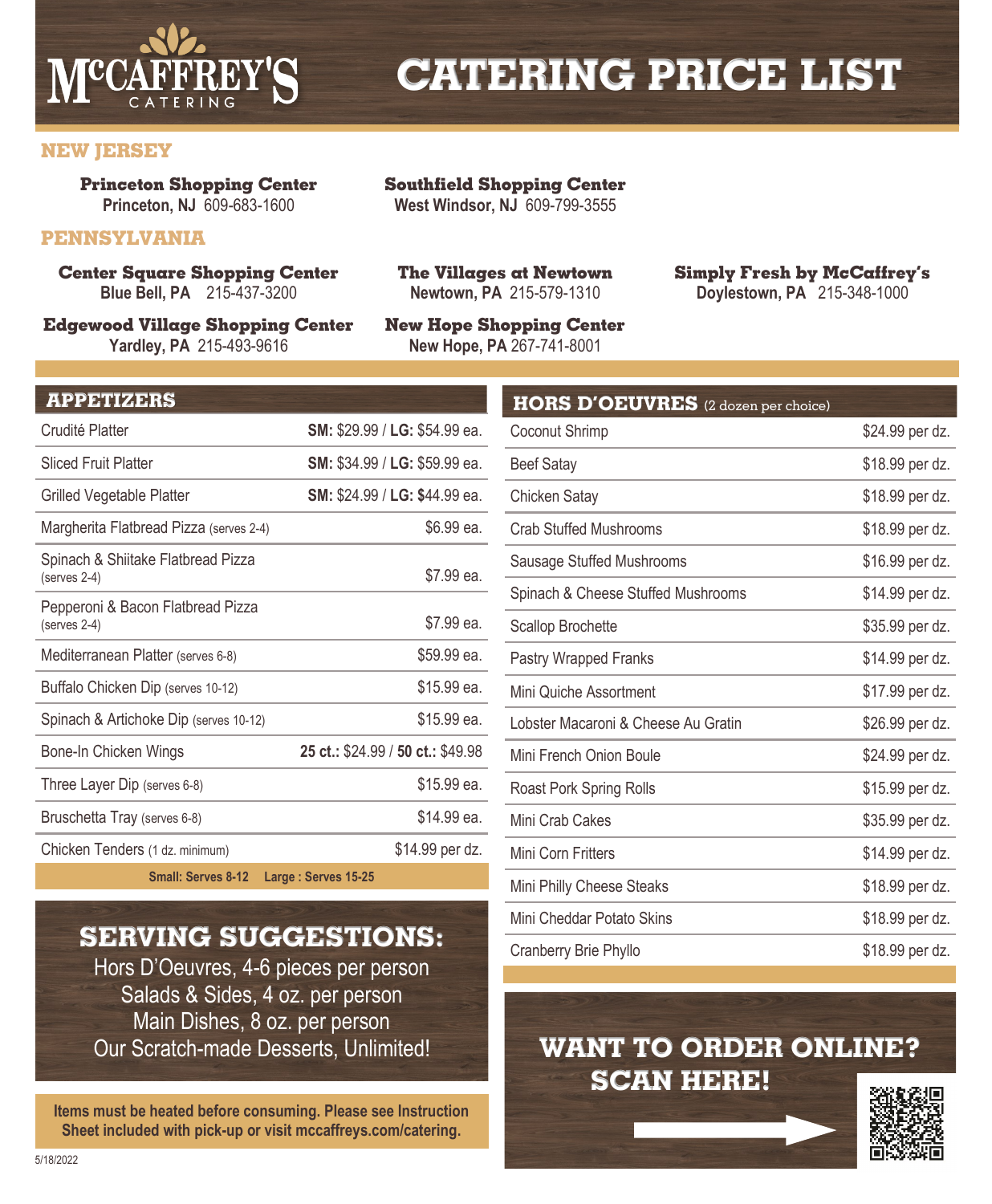| <b>GOURMET CHEESE</b>                                                                                           |                       |                       |                                      |
|-----------------------------------------------------------------------------------------------------------------|-----------------------|-----------------------|--------------------------------------|
| Classic Deli Cheese Tray                                                                                        |                       |                       | SM: \$31.99 / LG: \$59.99 ea.        |
| International Cheese Flight                                                                                     |                       |                       | SM: \$45.99 / LG: \$89.99 ea.        |
| Insalata Caprese                                                                                                |                       |                       | SM: \$25.99 / LG: \$39.99 ea.        |
| Antipasto Tray                                                                                                  |                       |                       | SM: \$41.99 / LG: \$79.99 ea.        |
| Build Your Own Cheese Board:<br><b>Traditional</b>                                                              |                       |                       | \$39.99 ea.                          |
| Build Your Own Cheese Board: Spanish                                                                            |                       |                       | \$59.99 ea.                          |
| <b>SEAFOOD PLATTERS</b>                                                                                         |                       |                       |                                      |
| <b>Cooked &amp; Cleaned Shrimp</b>                                                                              |                       | 50 Ct.                | 100 ct.                              |
| Lg. Shrimp (31/40 ct.)                                                                                          |                       | \$39.99               | \$59.99                              |
| Extra Lg. Shrimp (26/30 ct.)                                                                                    |                       | \$49.99               | \$69.99                              |
| Extra Jumbo Shrimp (16/20 ct.)                                                                                  |                       | \$69.99               | \$109.99                             |
| Colossal Shrimp (U-12 ct.)                                                                                      |                       | \$119.99              | \$219.99                             |
| <b>Other Seafood Platters</b>                                                                                   |                       |                       |                                      |
| <b>Whole Poached Salmon</b>                                                                                     |                       |                       | \$149.99 ea.                         |
| <b>Petite Lobster Tail &amp; Shrimp Combo</b><br>1/2 tray (8 Tails/25 Shrimp)<br>Full tray (16 Tails/50 Shrimp) | \$99.99<br>$1/2$ Tray | \$169.99<br>Full Tray | \$149.99<br>16 Lobster<br>Tails only |
| Snow Crab Cocktail Claws & custom trays available at Market Price                                               |                       |                       |                                      |
| <b>SUSHI</b>                                                                                                    |                       |                       |                                      |
| <b>Healthy Platter</b>                                                                                          |                       |                       | \$64.99 ea.                          |
| <b>Premium Platter</b>                                                                                          |                       |                       | \$109.99 ea.                         |
| Ocean Delight Platter                                                                                           |                       |                       | \$79.99 ea.                          |
| Visit your store for additional Platter options                                                                 |                       |                       |                                      |
| <b>DELI PLATTERS &amp; DELI SALADS</b>                                                                          |                       |                       |                                      |
| McCaffrey's Signature Platter                                                                                   |                       |                       | SM: \$79.99 / LG: \$129.99 ea.       |
| Tea Sandwiches per dz.,<br>(3 dz. minimum)                                                                      |                       |                       | \$18.99 per dz.                      |
| McCaffrey's Classic Platter                                                                                     |                       |                       | SM: \$69.99 / LG: \$109.99 ea.       |
| Hoagie Platter                                                                                                  |                       |                       | SM: \$79.99 / LG: \$149.99 ea.       |
| NY Deli Platter                                                                                                 |                       |                       | SM: \$89.99 / LG: \$142.99 ea.       |
| <b>Wrap Platter</b>                                                                                             |                       |                       | SM: \$59.99 / LG: \$109.99 ea.       |
| Classic Cole Slaw (3 lb. minimum)                                                                               |                       |                       | \$3.99 lb.                           |
| Classic Potato Salad (3 lb. minimum)                                                                            |                       |                       | \$3.99 lb.                           |
| Classic Macaroni Salad (3 lb. minimum)                                                                          |                       |                       | \$3.99 lb.                           |

**Small Platter: Serves 10-12 Large Platter: Serves 16-20 Substitute Boar's Head Meats for an additional charge**

| <b>FRESH GREEN SALADS</b> |                               |
|---------------------------|-------------------------------|
| Classic Caesar Salad      | SM: \$19.99 / LG: \$39.99 ea. |
| Grilled Pear Salad        | SM: \$24.99 / LG: \$49.99 ea. |
| Arugula Salad             | SM: \$24.99 / LG: \$49.99 ea. |
| <b>Strawberry Salad</b>   | SM: \$24.99 / LG: \$49.99 ea. |
| Garden Salad              | SM: \$19.99 / LG: \$39.99 ea. |
| <b>Baby Kale Salad</b>    | SM: \$29.99 / LG: \$59.99 ea. |
| Wedge Salad               | SM: \$24.99 / LG: \$49.99 ea. |
|                           |                               |

**Small Bowl: Serves 10-12 Large Bowl: Serves 20-24 Add Chicken, Steak or Shrimp to any Salad for an additional charge**

| <b>COLD SALADS</b> (3 lb. minimum)    |            |
|---------------------------------------|------------|
| Pasta Primavera                       | \$6.99 lb. |
| Tomato & Mozzarella Salad             | \$6.99 lb. |
| Cucumber, Red Onion & Tomato Salad    | \$3.99 lb. |
| Quinoa with Spinach & Lemon           | \$7.99 lb. |
| Couscous Salad with No-nut Kale Pesto | \$5.99 lb. |
| Sesame Noodle                         | \$6.99 lb. |
| <b>Tortellini Salad</b>               | \$7.99 lb. |
| Tomato & Feta Orzo Salad              | \$6.99 lb. |
| Grilled Vegetable Orzo Salad          | \$6.99 lb. |
| <b>Broccoli Crunch Salad</b>          | \$8.99 lb. |
| Confetti Cole Slaw                    | \$4.99 lb. |
| Scandinavian Potato Salad             | \$4.99 lb. |
| Classic Tuna Salad                    | \$8.99 lb. |
| Vegetable Tuna Salad                  | \$8.99 lb. |
| Classic Chicken Salad                 | \$8.99 lb. |
| Southwest Chicken Salad               | \$9.99 lb. |

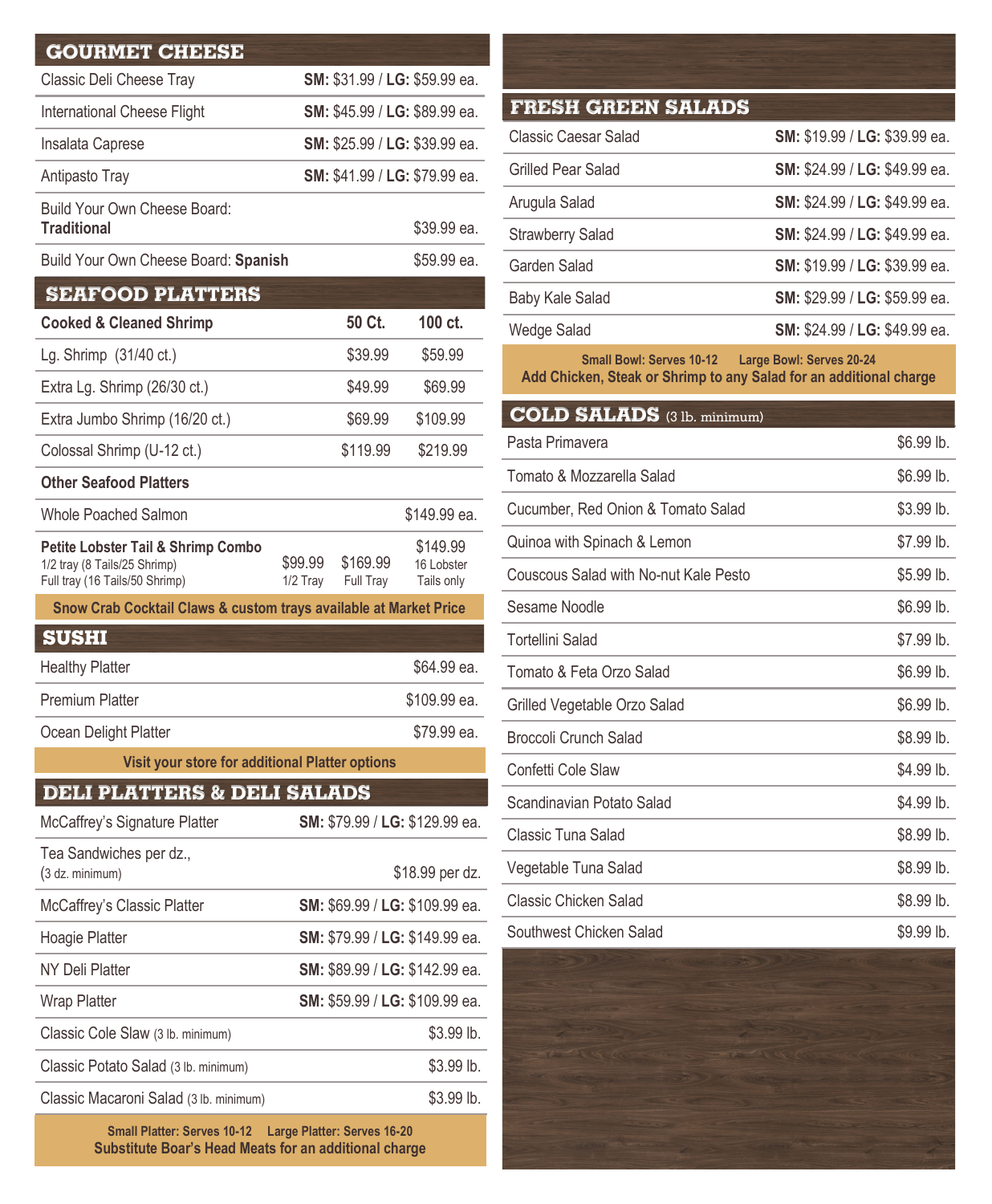| <b>STARCHES &amp; GRAINS (3 lb. minimum)</b>     |             |
|--------------------------------------------------|-------------|
| <b>Classic Mashed Potatoes</b>                   | \$5.49 lb.  |
| Individual Potato Au Gratin (1 dz. minimum)      | \$4.99 ea.  |
| Parmesan or Cajun Potato Wedges                  | \$5.99 lb.  |
| <b>Classic Roasted Red Skin Potatoes</b>         | \$6.99 lb.  |
| Lemon Garlic Roasted Red Skin Potatoes           | \$6.99 lb.  |
| <b>Twice Baked Potatoes</b>                      | \$5.99 lb.  |
| Baby Yukon Gold Potatoes with Rosemary           | \$7.49 lb.  |
| Mushroom Risotto with Goat Cheese                | \$5.99 lb.  |
| <b>Traditional Bread Stuffing</b>                | \$6.99 lb.  |
| Roasted Parmesan Fingerling Potatoes             | \$6.99 lb.  |
| Steamed Red Bliss Potatoes with Butter & Parsley | \$6.99 lb.  |
| Sweet Potato Chunks with Spinach & Walnuts       | \$7.49 lb.  |
| Potatoes with Peppers & Onions                   | \$5.99 lb.  |
| <b>VEGETABLES</b> (3 lb. minimum)                |             |
| Roasted Asparagus                                | \$9.49 lb.  |
| Grilled Asparagus with Lemon Zest                | \$9.49 lb.  |
| Plain Steamed Broccoli                           | \$7.49 lb.  |
| Garlic Steamed Broccoli                          | $$7.49$ lb. |
| Garlic Steamed Green Beans                       | \$7.49 lb.  |
| Green Beans Almondine                            | \$7.49 lb.  |
| Roasted Chipotle Cauliflower                     | \$9.49 lb.  |
| <b>Balsamic Mushrooms</b>                        | \$7.99 lb.  |
| <b>Sherried Beets</b>                            | \$6.99 lb.  |
| <b>Balsamic Beets</b>                            | \$6.99 lb.  |
| Roasted Mixed Vegetables                         | \$8.99 lb.  |
| Spinach Cakes                                    | \$7.99 lb.  |
| Zesty Corn Cakes                                 | $$6.99$ lb. |
| Roasted Brussels Sprouts with Bacon              | \$8.49 lb.  |
| <b>Tri-color Roasted Baby Carrots</b>            | \$7.49 lb.  |
| Steamed & Seasoned Broccolini                    | \$8.99 lb.  |